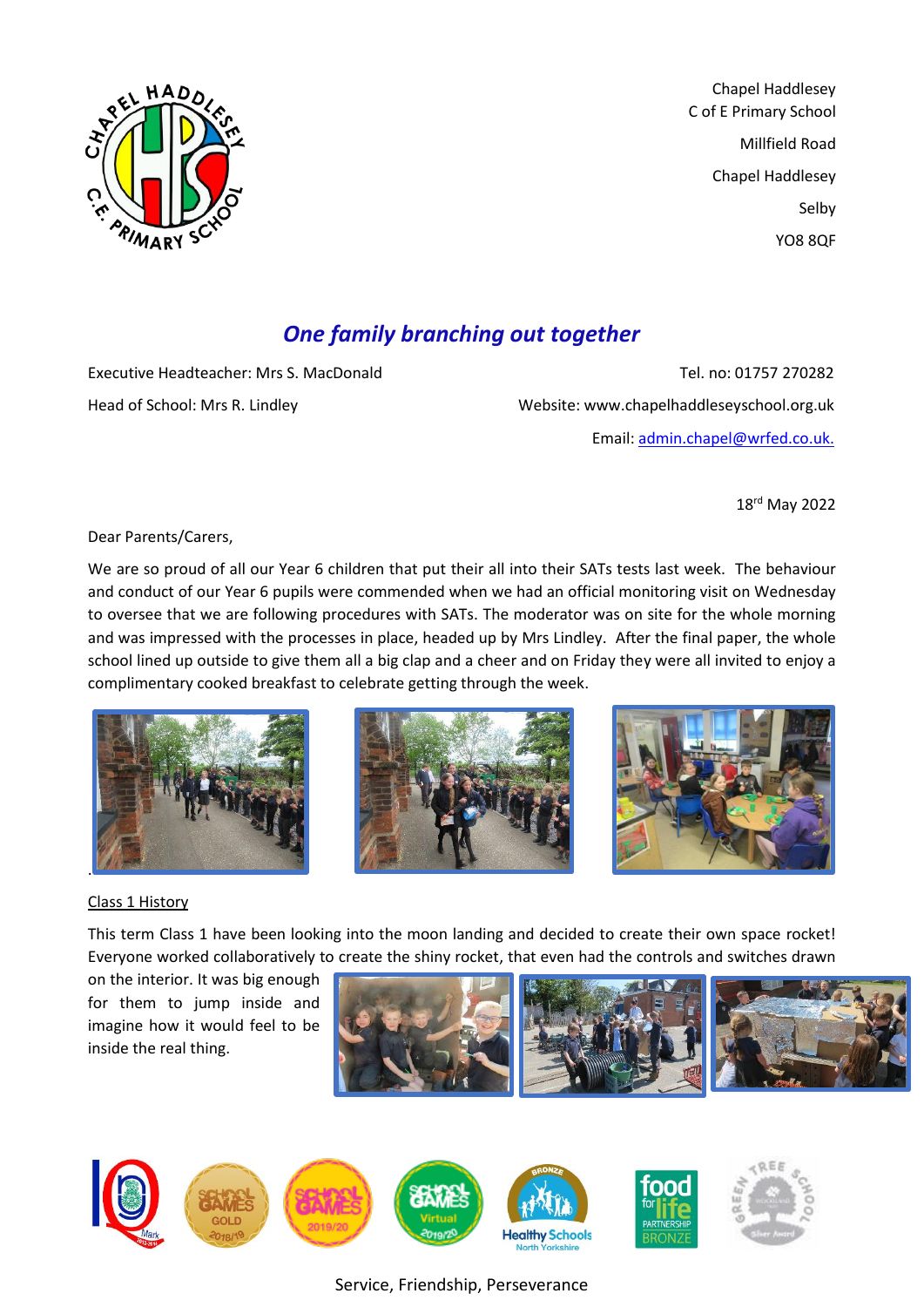





Class 1 then moved on to learning about what it was like to live in the 1920's. They looked at what people wore, what they ate, what homes were like and how they lived. The children looked at the diferent ways

of writing used in the 1920's; they used the chalk board outside, made their own nib pens using sharpened sticks and their own ink, used paint brushes and home-made brushes to draw outdoors with water.

## Class 1 thank you

Miss Northway would like to say a huge thank you for the donation of wood and screws/nails for the upcoming DT project.

### Jubilee celebration



The school will be celebrating the Queens Platinum Jubilee on Friday 27<sup>th</sup> May with a picnic lunch instead of the usual lunch menu. We plan to host a picnic with all the children coming together on the field followed by fun and party games. If your child normally has a school meal that day, we will provide them with a school picnic lunch, please let Mrs Charlton know if you would prefer to send your child with a packed lunch for that day.

#### Sports Day

An invite to families to attend Sports Day was emailed home last week. Please visit our website if you have not yet read the letter. [https://www.chapelhaddleseyschool.org.uk/letters-parents](https://www.chapelhaddleseyschool.org.uk/letters-parents-carers/2022/sports-day-2022)[carers/2022/sports-day-2022](https://www.chapelhaddleseyschool.org.uk/letters-parents-carers/2022/sports-day-2022)





## Non-Uniform Day

Following their recent visit to school, the School Council have chosen to fundraise for The Blue Cross on the next non-uniform day, held on Friday  $27<sup>th</sup>$  May. The payment item of a £1 donation has been set up on ParentPay.

#### Wrap around care

Our Breakfast Club is available from 7.45am. Please note that although staff may be on site prior to this, they are preparing the provision and are not to accept children into school until breakfast club officially starts. Could we please ask that when you make a booking for Out of School Club that you give an estimated collection time so that the OOSC leader knows if they are to provide food at 4.30pm for your child if they are staying beyond then. A reminder that the sessions are charged in increments; the first session



ends at 4.25pm, then 5.00pm, 5.15pm and the latest collection is 5.30pm. All bookings for 5.30pm should be make in advance via the school office. We ask that if you are unable to collect at the pre-arranged time that you ring the school to inform the OOSC leader of the delay. Please ring 01757 270282 and select option 2 to be connected to OOSC.

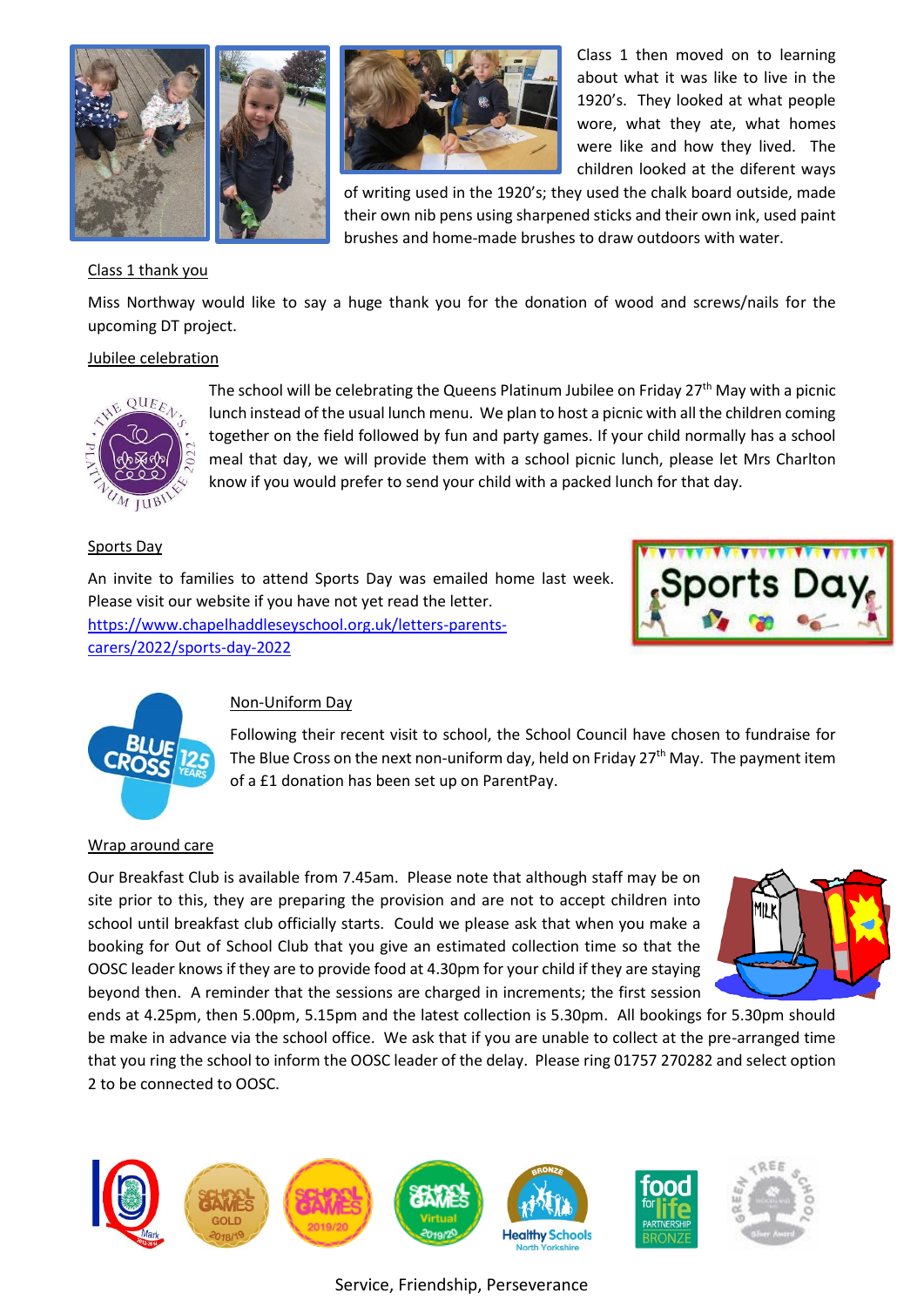## Drinks in school

It is important that children please bring in a named water bottle daily, especially as the weather is warming up. These can be refilled throughout the day. Please only send in water and not juice etc, as this goes against our Healthy School's policy which can be found on the school website: <https://www.chapelhaddleseyschool.org.uk/activities/healthy-schools>

## ParentPay

Across the federation, there is an agreed maximum debt per child, which is £30.00. This includes any nursery



fees, school dinners and out of school club payments. Please always keep an eye on your child's account and make payment as soon as possible.

Why not use ParentPay Auto Top-up?

Auto top up assists parents and carers in ensuring their child's school meal balance is always in credit. It does so by allowing you to set a minimum balance which, when breached automatically credits your child's meal balance by a fixed amount using a balance transfer payment. In order to use auto top-up, you are required to set up the bank transfer facility detailed below on your ParentPay account. As soon as this is authorised and completed by your bank, you will be able to use the auto top-up facility. For further information visit [www.parentpay.com/bank-transfer-and-auto-top-up/](http://www.parentpay.com/bank-transfer-and-auto-top-up/)

## Car Park reminder

When parking in the Community Hall car park we ask that all families reverse park into the spaces as this gives better visibility when moving around. Could we also ask that the reserved space for Miss Hannah is kept free on the days on the reserved board. The disabled bays should only be used by those with a disability badge or by a prior special arrangement with the school. Could pedestrians please use the footpath/grass verge to navigate your way around the car park.



Pupil absences It is really important that you please make sure you telephone or email the school **before** 

**9.15am** to notify us of any child absence, with a reason for their absence, even for Nursery children. on the first day of their absence, we also require a call on **each subsequent day** until they are well enough to be back Equally, we ask if your child is unwell and you have called in school. If we don't receive any communication, by phone or email, we start our process of contacting all of the contacts allocated to your child and if we still haven't received any information, the Children Missing in Education protocol is triggered. Thank you for your cooperation with this. Any

covid absences should be emailed to the [covid@wrfed.co.uk](mailto:covid@wrfed.co.uk) email address.



#### Medicines in school

If you require your child to have medicine administered during the course of a school day, please complete a 'Parental Request for Medicine in School' form, available from the School Office and the school website. We are not allowed to administer any medicine without this being completed fully and signed by a parent/carer and the Headteacher/Head of School. If your child requires a course of antibiotics for example, over a period of a few days, please ensure that the medicine is handed directly into the School Office each morning. Whilst we can administer Calpol (or similar Paracetamolbased medicines), we are not insured to administer any Ibuprofen medication sent in, unless this is prescribed by a doctor.



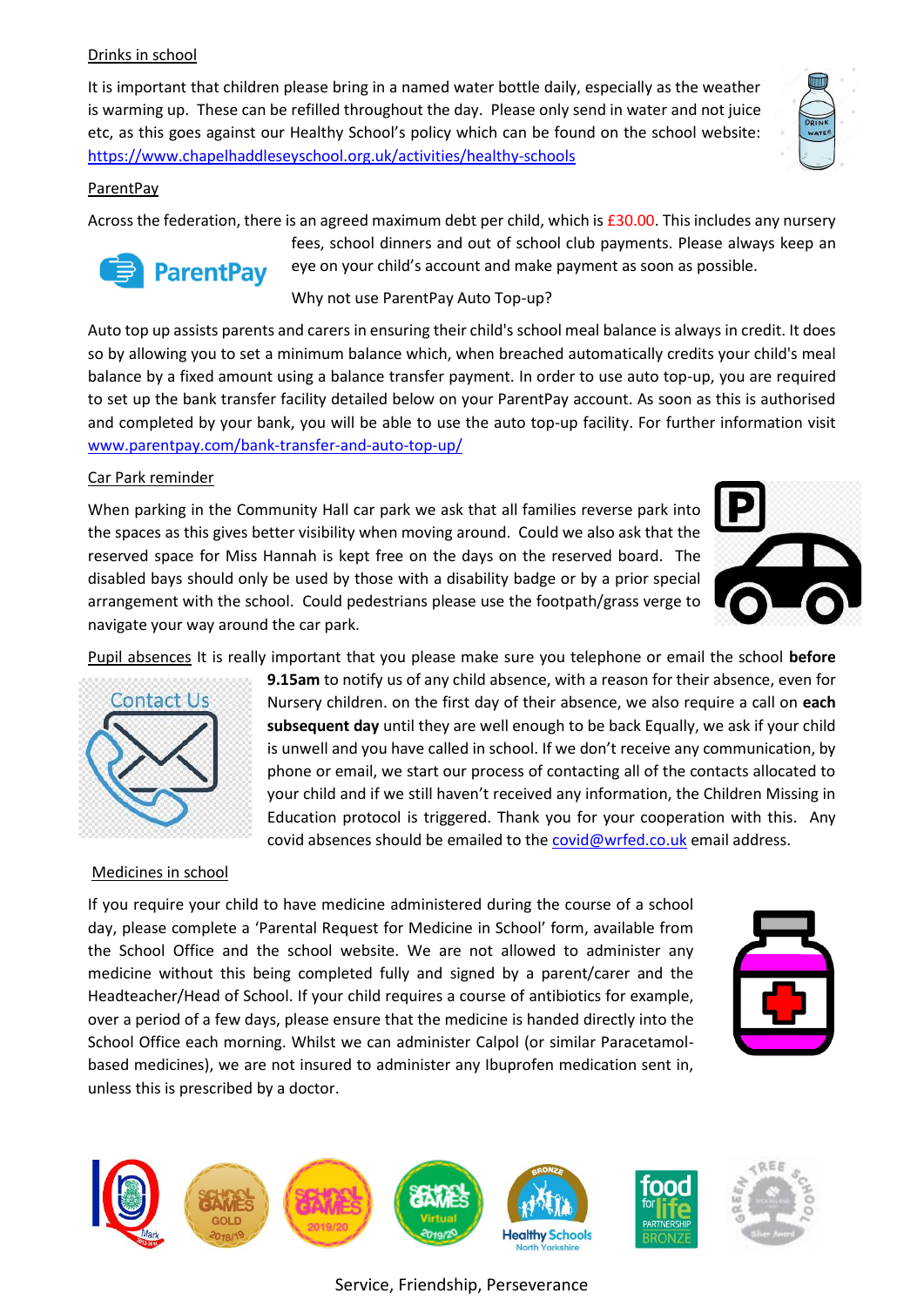## **Pastoral Support**



Family Fund support families raising disabled or seriously ill children and young people.

One of the grants they give is for an electronic device such as an iPad, and to compliment this they offer free training which is delivered in partnership with an Apple accredited expert.

If you feel your child qualifies please apply! We will be hosting the free training before the summer holidays. If you already have an I-pad for your child you can also attend.

Family Fund is a UK based registered charity for disabled children and their families. The Chief Executive of this charity is Cheryl Ward. Formed in 1973 by the UK Government to give practical help to families with severely disabled and seriously ill children under the age of 18

To apply go to the following website:<https://www.familyfund.org.uk/>

More information to follow.

### **[Sendiass North Yorkshire](https://www.facebook.com/sendiassnorthyorks?hc_ref=ARQoLKcIreBi_2uYb9vz6oZ5lrcU9Vc4qLlj9V6mcxD3648IRpd4yGU7oe-t41NzaTI&fref=nf&__xts__%5B0%5D=68.ARCOb7KAkhRAasfpqCec-jm7m9i2ahj3UqzK0Ga0sXtypBN9vLSsENoFDis2dRn8YBqAE9E4PTZp15wNxyr9C1AKvHfZ0xyPg6zw9p8VGgJp_dmwpaUoixg5ikqTuRacLpsjIoIOtwK-9jhEgBdoxwobSKurjNrYi6qO6vR25SxiFrpvbXY8YpKR2sqY-eDeTGTsCx9k-vFs86wHYquKzGMmapVaN7Rl_v2j6eKQXwGErW5V5K_DvzaNhPQ-ENT1pQ6WtkHMKFTOOLcSRHswz1P8nZ-m-wpF8kJZdrIzj5XpkhP5qSY&__tn__=C-R)**

EHCAR Workshop for Parents and Carers

We are hosting two EHCAR workshops in June for parents and carers. In these sessions we will be talking about the EHCAR process, how to fill in the relevant paperwork, timescales and sections of the EHCP, as well as answering some of your questions.

If you would like to attend one of these sessions, please email Alice alice.atkinson@sendiassnorthyorks.org



Family Matters are hosting training under the

umbrella 'Time Out For Parents', for the range of courses, please visit our website:

<https://www.chapelhaddleseyschool.org.uk/parents/pastoral-support/wellbeing-support-and-resources>

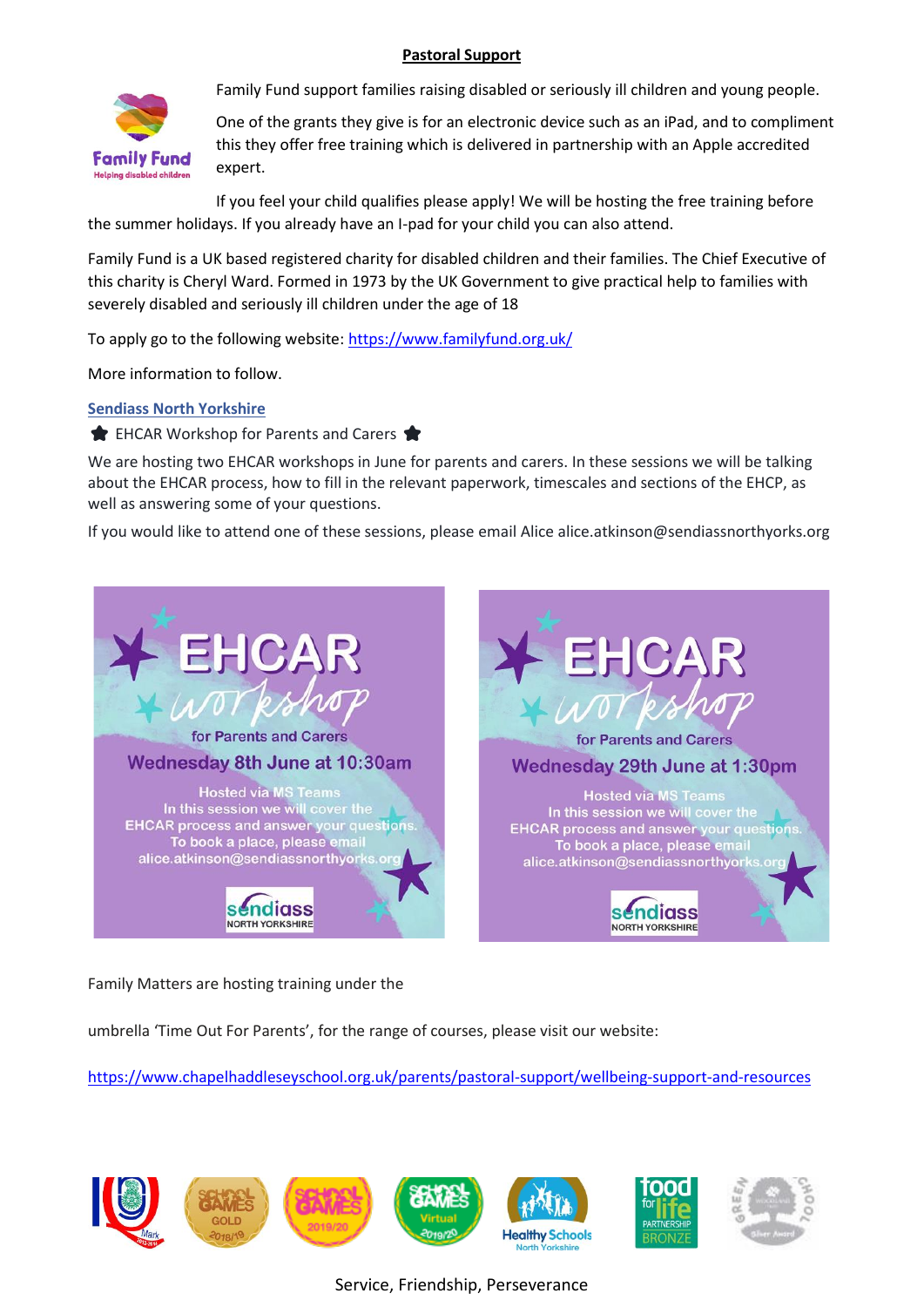

#### Good attendance is linked to success in all aspects of life!

#### Whole school attendance target is: 97%

This fortnight whole school attendance was: 95.37%

| Class   | Percentage |
|---------|------------|
| Class 1 | 92.51%     |
| Class 2 | 97.70%     |
| Class 3 | 96.36%     |

There were 61 children in the 100% club for this fortnight.

#### **How can I support good attendance?**

There is support if you are finding school attendance a problem, if your child is anxious or worried about going to school please do ask for help.

Every child is entitled to additional support from the school to help them engage with learning, as a Federation we have a Pastoral team that can support you as a family to achieve this. Some children may find regular support helps to improve school attendance.

#### **Attendance top tips**

- Figure out the reasons for absence as this can help you understand where your child needs support in overcoming barriers to attending school
- Try to establish a good routine early so that when your child does start school they are in good habits such as getting plenty of sleep
- If appointments are needed for health reasons, try to make them during after school hours or out of term time where possible
- Offer support with homework and take an interest in their learning
- Attend parents' evenings to discuss your child's progress
- Take trips during school holidays rather than term time
- Don't allow your child to stay off school for a minor ailment
- Ensure your child has a good understanding of why attendance is important

Mrs Lindley

# Deputy Headteacher